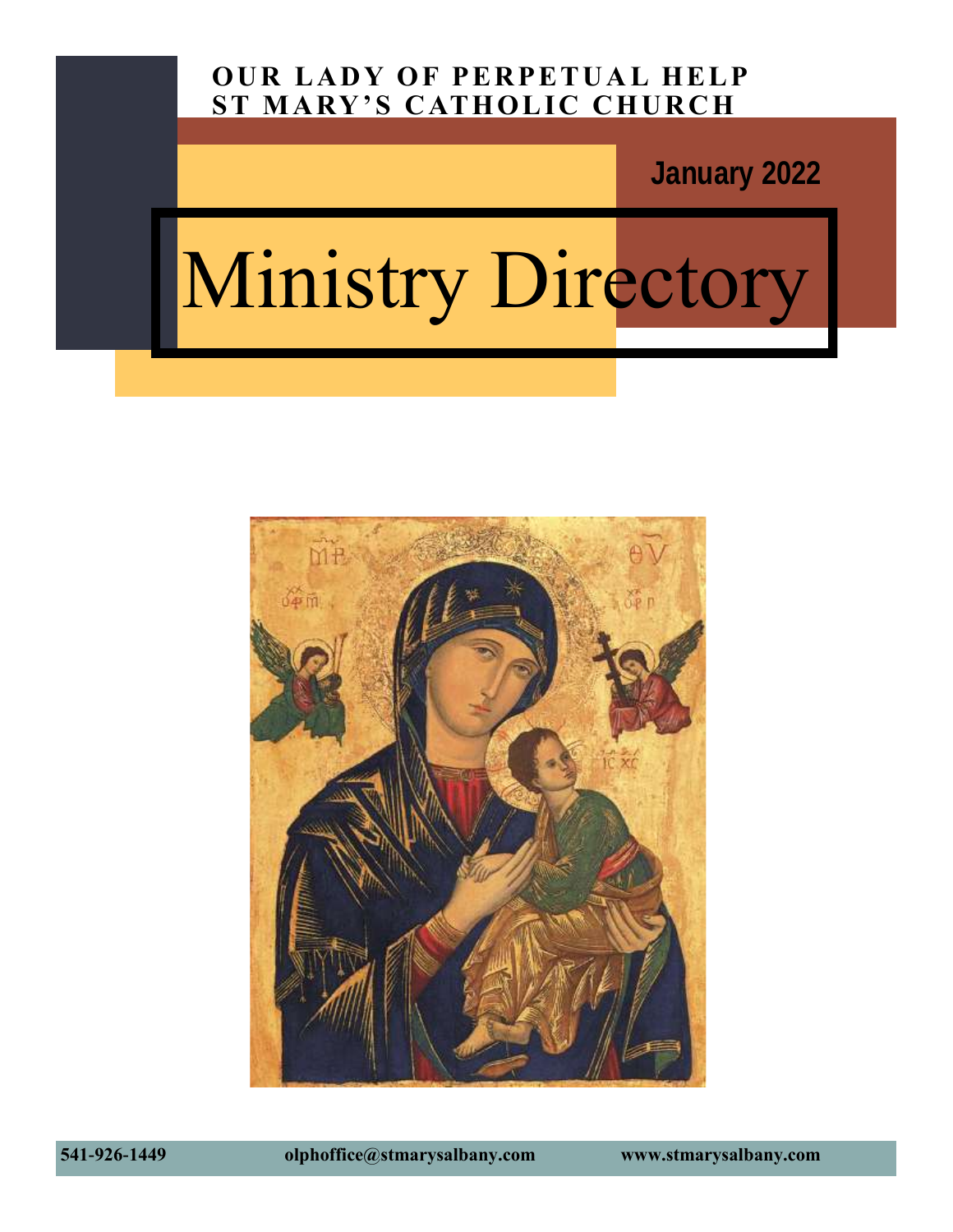### *Table of Contents*

| General introduction3                                               |  |
|---------------------------------------------------------------------|--|
| Staff & Leaders3<br><b>Parish Finance &amp; Pastoral Councils 4</b> |  |
|                                                                     |  |
|                                                                     |  |
|                                                                     |  |

Liturgical Committee/El Comité de Liturgia Music/Coro Lectors/Lectores Greeters/Ujieres Extraordinary Ministers of Holy Communion Los Ministros Extraordinarios de la Sagrada Comunión Sacristans/Sacristanes Acolytes/Cross Bearers/Acólitos Extraordinary Ministers to the Sick

#### **Sacraments/Sacramentos……..…….8**

Baptism/Bautismo First Reconciliation/Primera Reconciliación First Communion/Primera Comunión Confirmation/Confirmación RCIA/Sacramentos de iniciación (Catecumeno) Marriage/Matrimonio Anointing of the Sick/Unción de los enfermos Otras Celebraciones Presentaciones Quinceañeras

### **Faith Formation/Formación del Fe….10**

Religious Ed for Pre K through 5th Grade Educación Religiosa para niños de Preescolar al 5 grado Vacation Bible School (Pre K - 5th Grade) Clases Bíblicas de Verano para niños de Preescolar al 5º grado Children's Liturgy of the Word/ Liturgia del niños Youth Ministry/Ministerio de Jóvenes Young Adult Group/Grupo de Jóvenes Adultos Coffee, Conversation and Catechesis

#### **Children and Youth Opportunities/ Oportunidades para niños y jovenes...12** Children's Choir/Coro de Niños

## **Adult Opportunities/Oportunidades**

### **para Adultos…………...…………....13**

Bible Studies/Estudio Bíblico Prayer Groups/Grupo de Oración Eucharistic Adoration/Adoración Eucarística Senior Group/Adultos Mayores Craft Bazaar Knights of Columbus/Caballeros de Colón Catholic Daughters/Las Hijas Católicas de America

### **Helping Ministries/Ministerios de**

**Ayuda….………………………….....16** St. Vincent de Paul Clean Team/El Equipo del Limpieza Office Help/Ayuda en la Oficina Prayer Shawl/Chal de Oración Bereavement Ministry/Ministerio de Duelo Service Projects/Proyectos de Servicio Soup Kitchen/Comedor de Beneficiencia Prayer Chain/Cadena de Oración We Count/Nostros Contamos Prison Ministry/Ministerio para la Prision Landscaping/Cuidado del Paisaje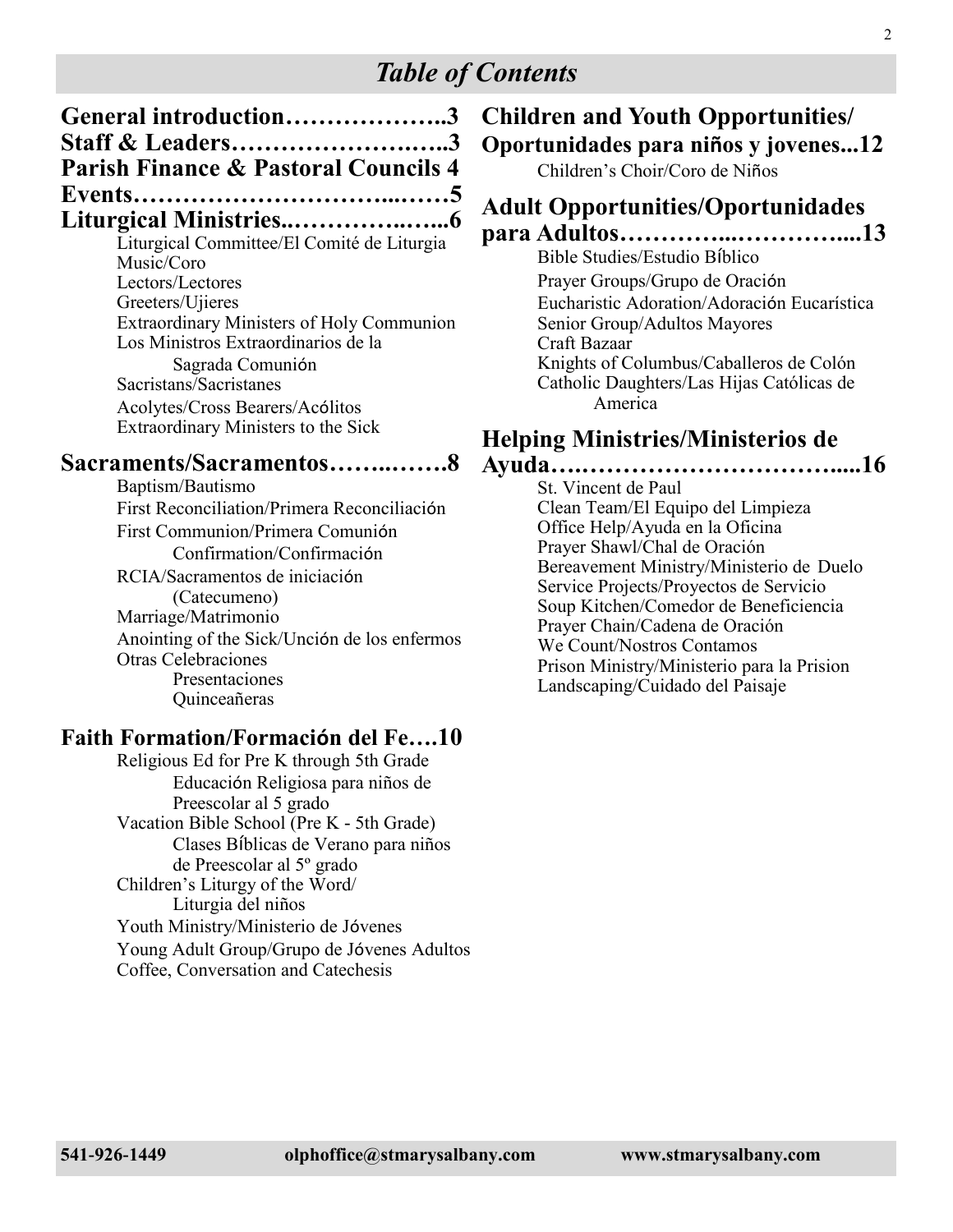### *Welcome/Bienvenido!*

*We hope that this booklet will give you helpful information about many of our parish programs and ministries. It is really only an introduction. We hope to have the opportunity to speak with you in person about our parish and the various ministries. Please feel free to contact the leaders or the office for more information.*

*Esperamos que este folleto te dé información útil sobre muchos de nuestros programas y ministerios parroquiales. Realmente es sólo una introducción. Esperamos tener la oportunidad de hablar contigo en persona sobre nuestra parroquia y los diversos ministerios. Por favor, no dudes en ponerte en contacto con el líder o la oficina para que tengas la información que necesitas.* 

### **Our Lady of Perpetual Help, St Mary's — Staff**

*Rev. Mariano Escano, Pastor*

*Ace Tupasi, Pastoral Associate*

*Honorina Manuel Contreras, Elementary Religious Education Coordinator Rosa Vargas, Youth Ministry Coordinator*

*Hermana Herlinda Rodríguez Ruiz, Coordinator for the Hispanic Ministry Nushia Lake, Music Director*

*Pat Jacobson, Soup Kitchen Director*

*Joy De Castro, Finance & Administration Director*

*Teresa Middlemiss, Administrative Assistant Marty Kloeck, Receptionist*

*Margie Harshberger, Janice Woolsey & Ellie Munson, Volunteer Receptionists*

*Les Porter, Facility Custodian*

*Don Marcum, Custodian and Soup Kitchen Security*

*Office Hours/Horas de la Oficina: Monday—Friday, Lunes—Viernes 9am—4pm*

### *Hispanic Ministry*

*El ministerio Hispano esta organizado por diferentes Lideres y coordinadores, que se en cargan de organizar y preparar a las personas que ayudan en las diferentes áreas de la liturgia y sacramentos.* 

*Clases Prematrimoniales: Humberto y Susana Martinez Clases Pre-bautismales:Marcos y Aracely Rodriguez*

*Confirmación: Rosa Vargas*

*Primera Reconciliación y Primera Comunión:* 

*Honorina Manuel*

*Catecismo para Adultos: Hermana Herlinda Rodriguez Ruiz*

*Ministros Extraordinarios: Felix Ramos*

*Lectores: Daniel Castillo* 

*Acólitos/Monaguillos: Rosa Vargas al 541-220-7990 Coro: Nushia Lake y María Guadalupe Hernández Ujieres: Josue Cervantes y Felix Moreno Sacristán: Antonio Coronado y Felix Ramos Grupo de limpieza: Erika Padilla Para mas información de los diferentes grupos y si a usted le gustaría ayudar póngase en contacto con la* 

*oficina de la parroquia al 541- 926-1449 o* 

*olphoffice@stmarysalbany.com*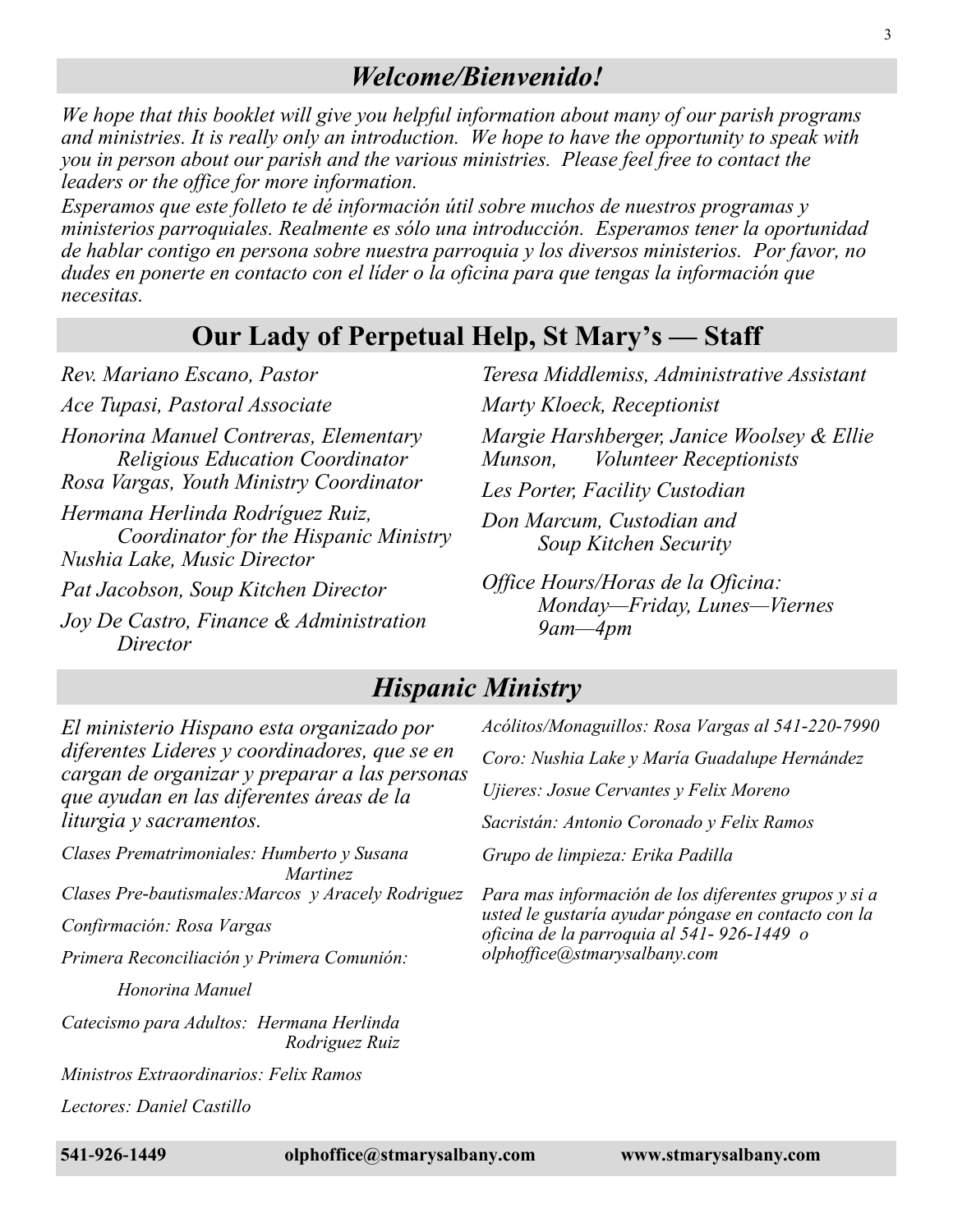### *Planning Groups*

**Pastoral Council:** Our Lady of Perpetual Help Pastoral Council assists the Pastor with planning for the future of the parish. The Council deals with the pastoral needs of the parish, rather than the fiscal needs. The Council meets once a month, or as needed for task groups.

**El Consejo Pastoral**: El Consejo Pastoral de Santa María asiste al Pastor/Sacerdote con la planificación del futuro de la parroquia. El Consejo se ocupa de las necesidades pastorales de la parroquia, en lugar de las necesidades fiscales. El Consejo se reúne una vez al mes, o según las necesidades de la parroquia. Los miembros del Consejo Pastoral ya mencionado.

#### **Finance Council:**

The Finance Council was established to help the Parish Priest with financial and budget decisions. A member is appointed by the Priest. The Council meets once a month, or as needed for task groups.

#### **Consejo de Finanzas:**

El Consejo de Finanzas fue establecido para ayudar al Padre/Sacerdote con las decisiones financieras y presupuestarias de la parroquia. Un miembro es nombrado por el Sacerdote. El Consejo de finanzas se reúne una vez al mes. Los miembros del Consejo de Finanzas ya mencionado.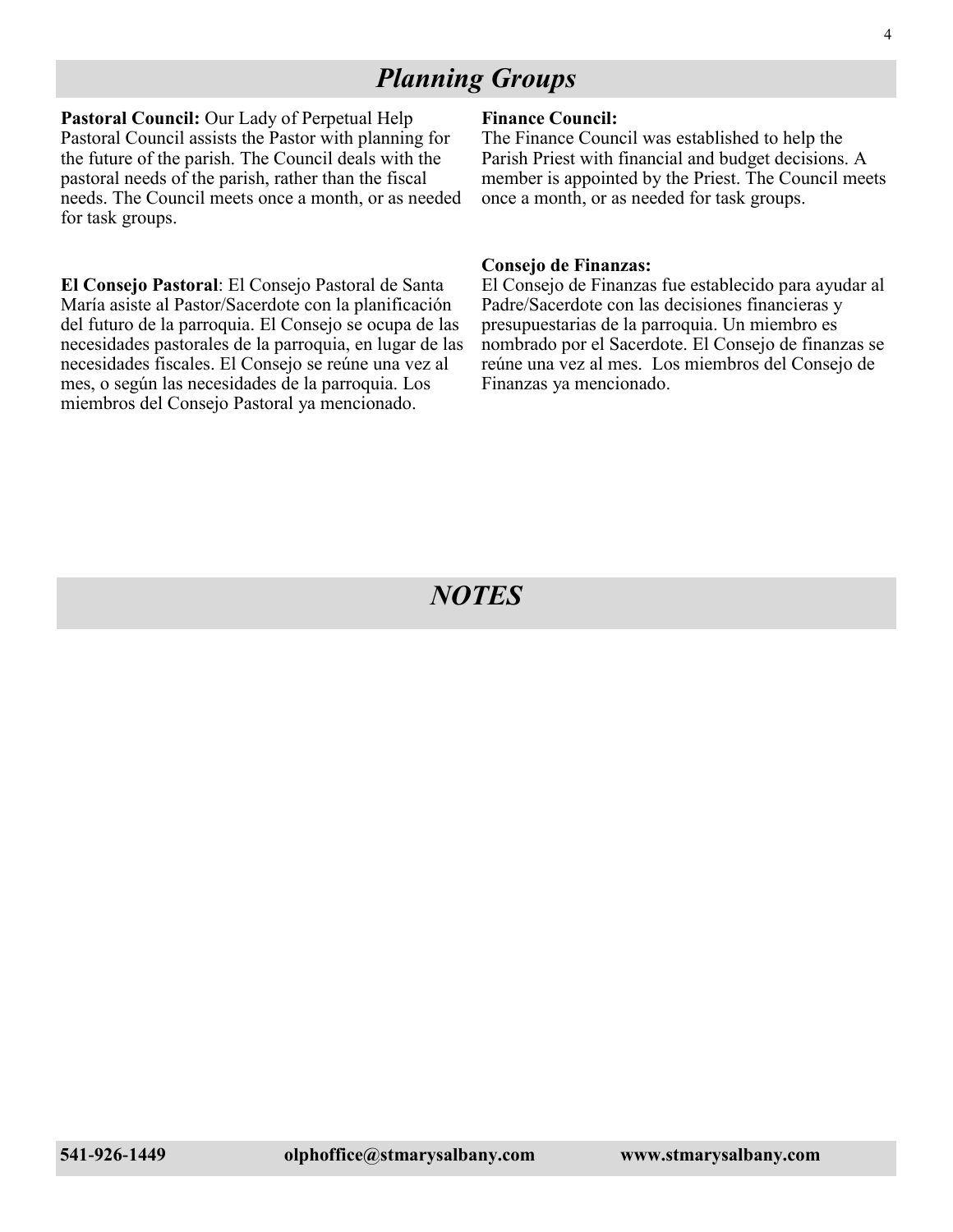### *Special Events*



#### **Our Lady of Perpetual Help**

**Festival:** End of June, 11am— 3:00pm Celebrating the patron saint of our church with a Mass and Festival! We need people to help with planning, set up, serve, and clean up.

#### **La Fiesta de Nuestra Virgen del Perpetua Socorro**

**y Feria del Ministro:** La ultima semana de Junio, 11 a.m.—3:00 p.m.

Celebramos a la Patrona de nuestra Iglesia con Misa y Fiesta! Necesitamos personas que nos ayuden a preparar, servir, y a limpiar.

#### **Holiday Gatherings**

At any of the following, help in planning, set-up, clean -up and running the event is always welcome.

**Halloween** - we encourage the kids to come dressed as their favorite saint and "trick or treat" the tables at the tables in the Gathering Space.

At **Thanksgiving** time we collect food for donation boxes.

At **Christmas** time we may have Advent Talks, the Advent Festival, Hanging of the Greens, Tree Lighting and more. The Our Lady of Guadalupe Festival and Las Posadas are led by the Hispanic Ministry, but everyone is welcome to join in.

**La celebración de Nuestra Virgen de Guadalupe** es el 12 de Diciembre. La celebración inicia con las Mañanitas de 11:00 p.m. y concluye con la Santa Misa a las 12:30 a.m. cena.



**Las Posadas:** Invitamos a usted y a su apreciable familia y amigos a venir a celebrar las posadas, acompañando a José y María en su jornada de Nazaret a Belén, las posadas inician nueve días antes de la noche buena.

During **Lent** we may have Lenten Talks as well as the Friday evening Little Supper and Stations of the Cross. The supper and Stations of the Cross may be hosted by Staff, Knights of Columbus, Catholic Daughters of America, Hispanic Ministry, and Youth.

#### **Other regular events**

Crafts Bazaar, Used Treasure Sale, CDA Tea, Knights' Breakfasts, Scouting events, parish dinners and more.

#### **Join Us!!!**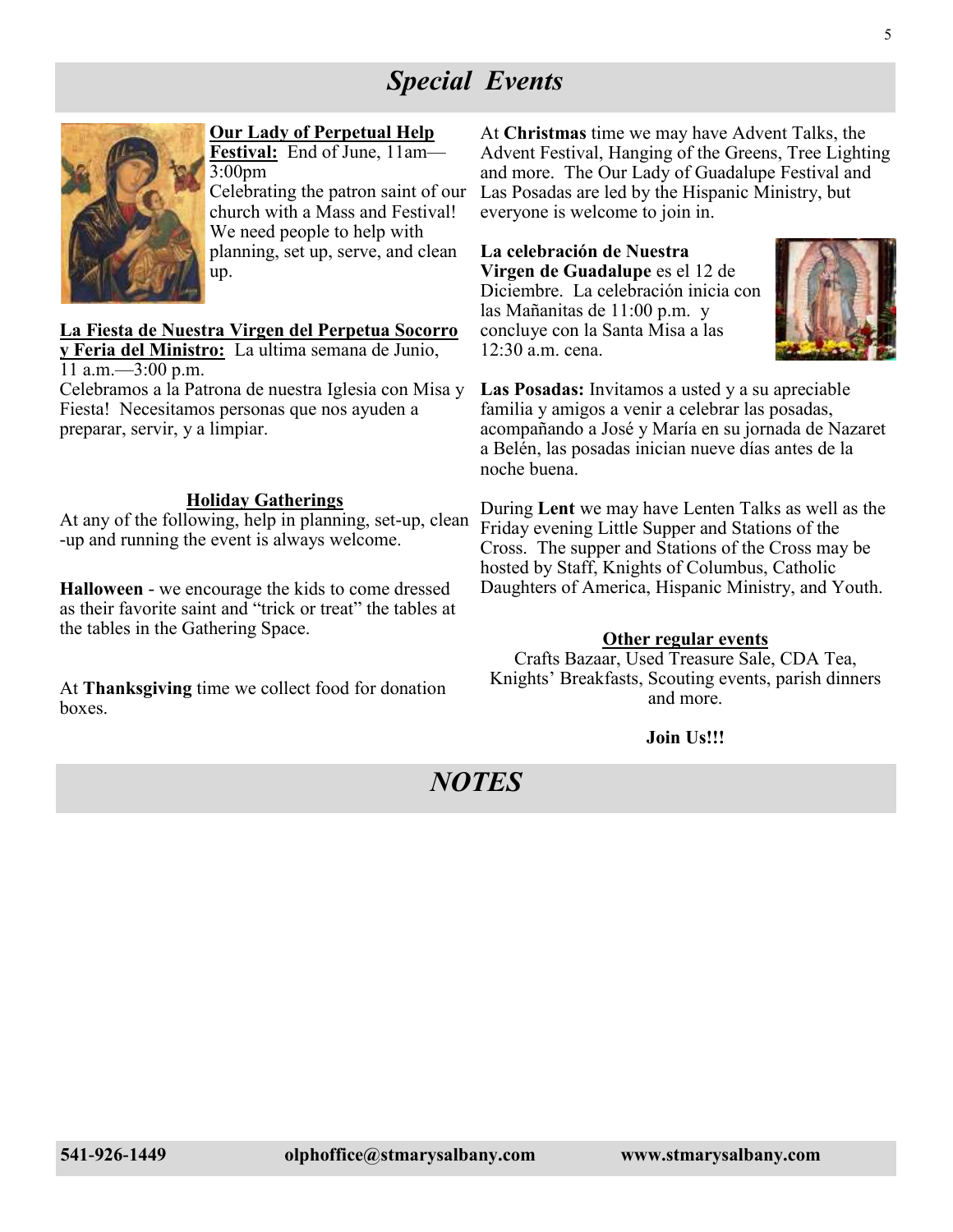### *Liturgy*

*The celebration of the Liturgy is essential to a Catholic parish. It is the very source of our lives. Liturgy does not just happen. Rather, it requires planning, prayer and preparation. We have a variety of liturgical ministries.* 

**The Liturgy Committee** helps to plan for the various liturgical seasons. They are the ones that are responsible for changing the environment from season to season as well as considering ritual, prayer and music. If you are interested in serving on the Liturgy Committee please contact Ace at the office.

**El Comité de Liturgia** ayuda a planificar las diferentes temporadas litúrgicas. Ellos son los responsables de cambiar los entorno de una temporada a otra al igual que la ceremonia, la oración y la música. Si está interesado en servir en el Comité de Liturgia, comuníquese con Ace a la oficina.



**Music Ministry** is an important part of our worship here at Our Lady of Perpetual Help. The purpose of music ministry is to share the gospel of Jesus Christ through song, encourage people in their walk with Christ, lead the congregation in worship and provide an

avenue through which individuals may share their gift and be an integral part of the mass. The choir and the musicians normally practice once a week though they may practice more often during special occasion or season. New members are always welcome. If you are interested in joining us or would like more information please call Nushia Lake at the parish office or after Mass. Thank you.

**El Ministerio de Música** es una parte importante de nuestra adoración aquí en Nuestra Señora del Perpetuo Socorro. El propósito del ministerio de la música es compartir el Evangelio de Jesucristo a través de la música, animar a las personas en su caminar con Cristo, guiar a la congregación en la adoración y proporcionar una venida a través de la cual las personas puedan compartir su regalo y ser parte integral de la Misa. El coro y los músicos normalmente practican una vez a la semana, aunque pueden practicar más a menudo durante una ocasión o temporada especial. Los nuevos miembros son

siempre bienvenidos. Si está interesado en unirse a nosotros o si desea obtener más información, llame a Nushia Lake a la oficina de la parroquia, o habla con la señora María Guadalupe Hernández después de la misa. Gracias.

**Lectors:** St. Paul writes "The Lord GOD has given me a *well*-*trained tongue*, that I might know how to speak to the weary a word that will rouse them."



This ministry is open to men and women who have received the sacrament of Confirmation. At Our Lady of Perpetual Help there are two lectors for each Mass; they are on a four-week rotation. Lectors are provided a workbook which guides them through the scriptural passages and indicates pauses, pronunciation, phrasing and speed. Public speaking experience is not required, just the ability to proclaim the sacred texts from a standpoint of faith. Training is provided. Please contact Jane Donovan for more information. (hm) 541-928-0931, (cell) 541-497-3769

**Lectores:** San Pablo escribio "El Señor DIOS me ha dado una lengua bien educada, para que sepa hablar al cansado una palabra que los despertará". Este ministerio está abierto a hombres y mujeres que han recibido el sacramento de la Confirmación. Por lo regular hay dos lectores para cada Misa. A los lectores se les proporciona el **Manual para proclamadores de la palabra** que los guía a través de los pasajes de las Escrituras e indica la forma de proclamar la palabra de Dios. No se requiere experiencia en hablar en público, solo la capacidad de proclamar los textos sagrados desde un punto de vista de la fe. Se proporciona entrenamiento a los lectores. Para mas información, favor de contactarse con Daniel Castillo al 541-974-4203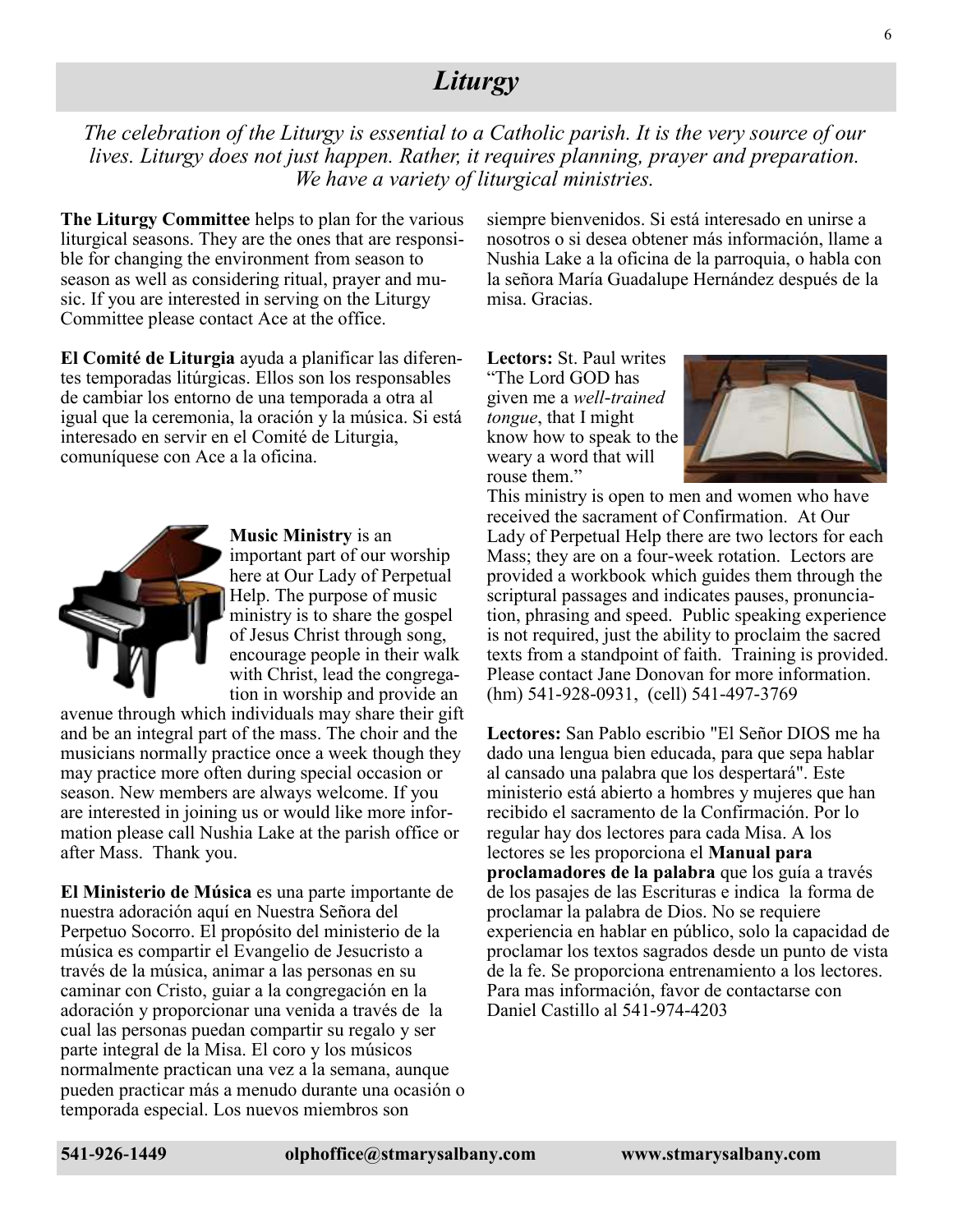### *Liturgy*

**Greeters** welcome folks as they come to church and provide general assistance to visitors. The Greeters also take up the collections and look for a family or individuals to bring up the gifts during the offertory. Greeters serve at a particular mass on a rotation with other team members from the same



mass. Families and friends are welcome to greet together. For more information please call the parish office.

**Los Ujieres:** Dan la bienvenida a la gente cuando vienen a la iglesia y brindan asistencia general a los visitantes. Los Ujieres también hacen la colecta, ayudan con el orden durante la comunión, los Ujieres se turnan para ayudar en todas las Misas, ellos se reúnen el ultimo Sábado de cada mes a las 5pm. para estar al día con referente a las celebraciones litúrgicas y también para orar. Usted es bienvenido a formar parte de este grupo. Para obtener más información, llame a Josue Cervantes al 541-248-0759 O Póngase en contacto con la oficina para obtener más información.



**Extraordinary Ministers of Holy Communion** serve the Body and Blood of Christ at Mass. EMHC's should be practicing Catholics who are Confirmed. Training is provided for EMHC's. Please contact the office for more information.

Para servir como un Ministro Extraordinario de la Sagrada Communion en la Misa. (EMHC) debe ser católico practicante y que haya recibido sus sacramentos. Se proporciona capacitación para los Ministros Extraordinarios. Póngase en contacto con la oficina para obtener más información.

**Sacristans** are the very important people who help set up for each liturgy. They make sure that the lights are on, the Books are marked and all the vessels that are needed are in the proper place (this is only a short list). We need sacristans for weekend Masses, daytime Masses, holiday Masses, as well as funerals and other prayer services. Please contact the office for more information.

**Los Sacristanes:** Son las personas muy importantes que ayudan a organizar cada liturgia. Se aseguran de que las luces estén encendidas, los libros estén marcados (esta es solo una breve lista de todo lo que hacen ). Necesitamos sacristanes para las Misas del fin de semana, Misas diarias, así como funerales y otros servicios de oración. Por favor, póngase en contacto con la oficina para obtener más información.

**Acolytes** assist in serving the Mass. They should be in 3rd grade or older and have had their First Communion. Please contact the parish office for more information.

**Los Acólitos: A**yudan a servir en la Misa. Los niños/as deben estar en 3er grado o más y que ya hayan recibido el sacramento de la Primera Comunión. Por favor, póngase en contacto con la oficina de la parroquia para más información.



**Extraordinary Ministers to the Sick** serve the Body of Christ to the homebound and those at health care facilities. They will read from the liturgy and pray with the person and their family. Often they may bring the current bulletin and stay for a short visit with the person as well. We are always open to new members to this team. Training is required. For more information, or if you have a need for nursing or in-home visits, please call the office.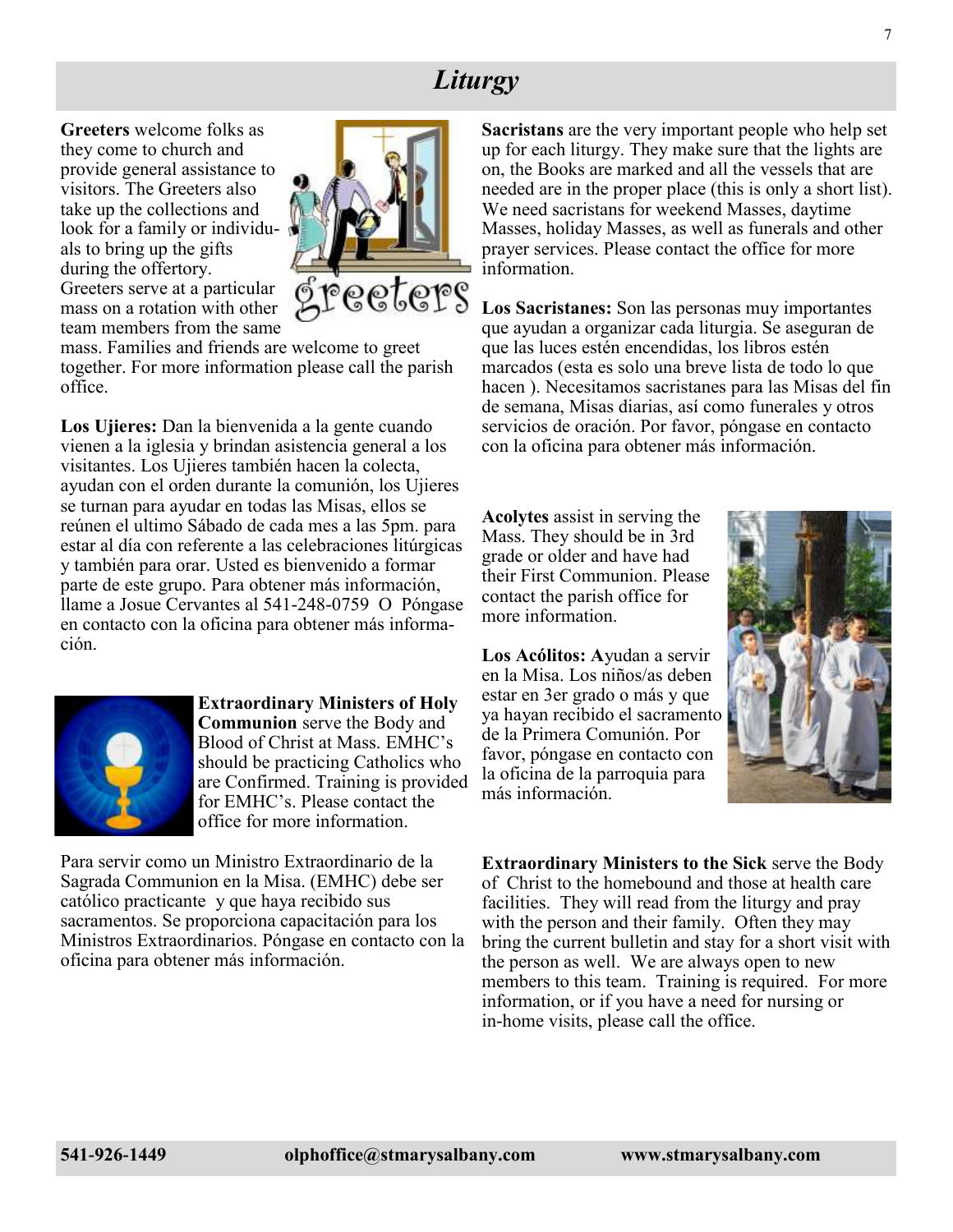### *Sacraments*



dren younger than second grade should attend Infant Baptism classes as well as the godparents for the child. The class occurs once a month. See the bulletin for dates.

Please contact the parish office to register at least a week ahead of time.

#### **Clases del Bautismo**

**El Ultimo sabado** de Cada Mes a las 4:00 pm Por favor, les pedimos que no traigan niños a la clase.

Es muy importante que usted pase a la oficina para llevar el acta de nacimiento original del niño/a. Los bautizmos son el tercer sábado de cada mes a las 12:00 pm. Las platicas están en los últimos sábados de cada mes. Para preguntas llamar a la oficina 541-926-1449.

#### **Baptism of Children 2nd grade—5th Grade:** We

ask the children to attend one year of sacramental preparation through the faith formation program. The sessions begin in September. The children are baptized at the Easter Vigil.

#### **El bautismo de ninos que tiene 7 - 11 años:** Pregun-

tar si ha asistido un año a clases al catecismo, que inicia en Septiembre y los niños son Bautizados en la vigilia pascual.

#### **Baptism of High School - Adult is via the RCIA**

**course:** RCIA is a ministry for adults who desire to be initiated in the Catholic Church. Through RCIA, Catechumens learn more about the Catholic faith. RCIA is for:

- Adults who have never been baptized;

- Adults who are baptized in another Christian tradition.

We seek to support adults on their spiritual journey to full membership in the Catholic church. We do this through catechesis, mentorship, liturgy, prayer, and service. Please contact the office for more information. Thank you.

#### **Bautismo para jóvenes de preparatoria y adultos**

**(RCIA**): Es un ministerio para adultos que desean ser iniciados en la Iglesia Católica. A través de RCIA, los catecúmenos aprenden más acerca de la fe católica. RCIA es para:

Infant Baptism: Parents with chil- - Adultos que nunca han sido bautizados;

- Adultos que fueron bautizados en otra denominación cristiana.

#### **First Reconciliation/First Communion**

Preparation for these sacraments normally happens in the second grade. Children in third grade who have not yet received these



sacraments are also admitted into this class. Children prepare for both of these sacraments during the religious education school year, and will receive First Reconciliation just before receiving First Communion.

There is also a sacraments class which meets on Sunday mornings as well. This class is intended for children in grades 4 & 5 who have not yet received First Reconciliation and/or First Communion. This class also provides catechesis to those children who may not have attended a structured religious education class in the past.

Sixth grade through High School age attend a sacraments class connected with Youth Ministry.

Adults are asked to go through the RCIA process. Please contact the office for more information.

#### **Primera Reconciliación/Primera Comunión**

La preparación para estos sacramentos normalmente son para los niños que cursan del segundo al quinto grado. Los niños se preparan para ambos sacramentos durante el año escolar de la educación religiosa, y reciben la Primera Reconciliación justo antes de recibir la Primera Comunión.



**Confirmation**: Preparation for Confirmation normally happens in 10th grade. Please call the office for more information.

**Confirmación**: La preparación para la confirmación normalmente es para los jóvenes de 16 años de edad. Para mas información, favor llame a la oficina.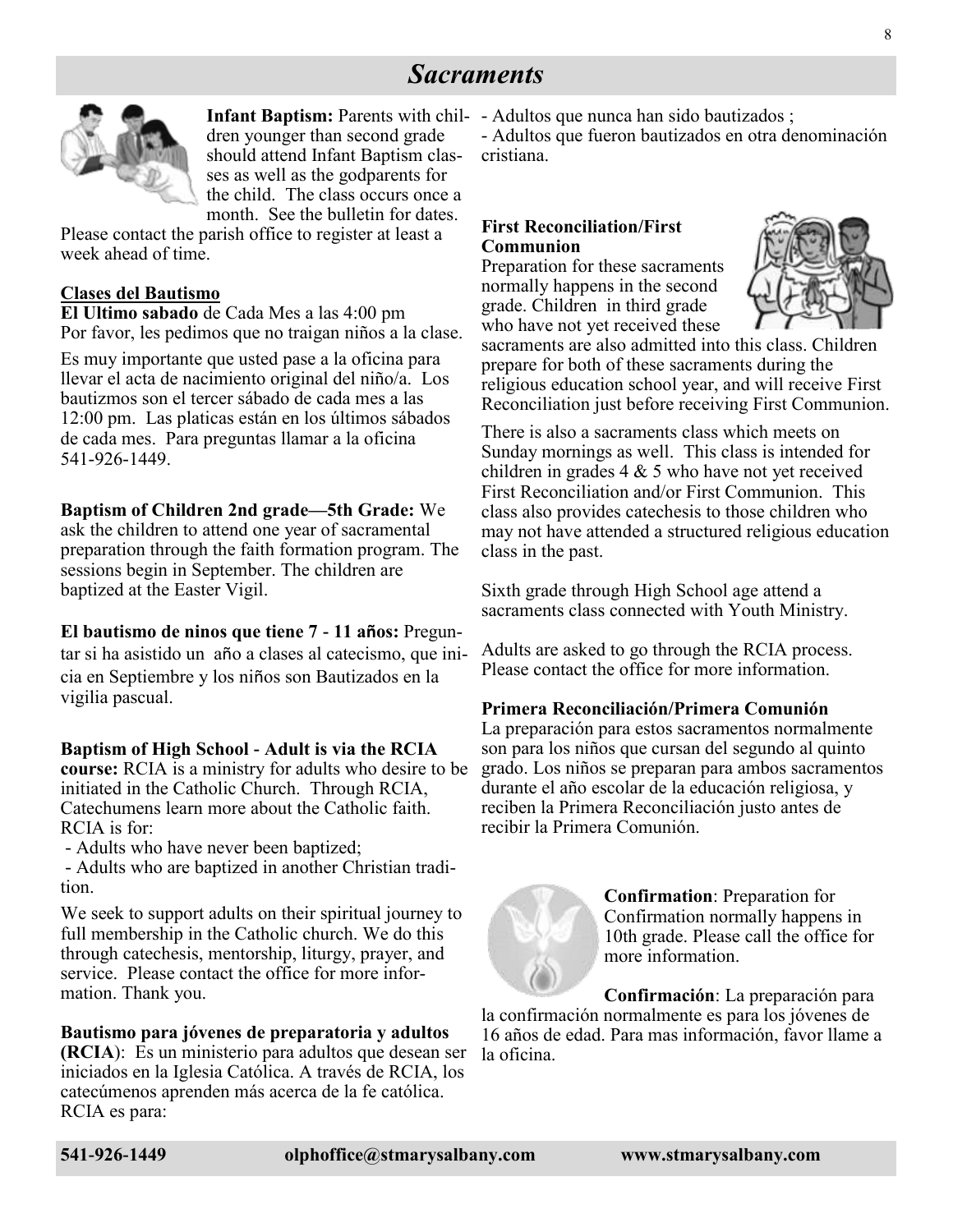### *Sacraments*

**Adult Confirmation:** If you are a Catholic adult who:

- Is post high school

- Has made First Communion

and would like to be Confirmed.

Please consider joining us for Adult Confirmation Classes. Contact the office at 541-926-1449 for more information.

**Confirmación para adultos:** Si ha recibido la Primera Comunión y le gustaría ser confirmado, por favor, considere unirse a nosotros para las clases de confirmación para adultos. Póngase en contacto con Hermana Herlinda al 541-926-1449 para obtener más información

**Marriage Preparation:** Couples wishing to be married at Our Lady of Perpetual Help should call Ace Tupasi at least nine months in

advance. There will be an initial interview during which the preparation process will be explained.

Couples must be "free to marry" in the Catholic church. If either person is divorced, there must be an annul-

ment through the Catholic Church. Father Maro or Ace can talk with you about the annulment process. No wedding date can be set until after this initial interview, or after the annulment is complete. All dates are dependent on all preparation, paperwork and payments being completed a couple months in advance of the proposed date of the wedding. Contact Ace or Fr. Maro at the office.

#### **Preparación para el sacramento del Matrimonio**:

Las parejas que deseen casarse en la Iglesia Nuestra Señora del Socorro Perpetua deben llamar a Hna. Herlinda por lo menos con nueve meses de anticipación. Habrá una entrevista inicial durante la cual se explicará el proceso de preparación. Las parejas deben ser "libres para casarse" en la iglesia católica. Si una de las dos personas está divorciada, debe haber una anulación a través de la Iglesia Católica. Hermana Herlinda puede hablar con usted sobre este proceso. No se puede establecer ninguna fecha hasta después de esta entrevista inicial, o después de que se complete la anulación. Para obtener una fecha dependen mucho que tengan listos todos los requisitos, la preparación, los documentación y los

pagos un par de meses antes de la fecha que usted haya elegido. Contacte a Hermana Herlinda a la oficina.

#### **Anointing of the Sick:** We

celebrate Anointing Masses at the parish. In addition, Father goes to the homebound or nursing homes to

anoint whoever wishes. To schedule an emergency anointing, please call the parish office, 541-926-1449, or during off hours. During off-hours, call the same number and press 1 to be directed to the emergency line.



**Unción de los Enfermos**: Celebramos las Misas de Unción en la parroquia. Además, el padre va a los asilos de ancianos para ungir a quien lo desee. Para programar una cita para una unción de emergencia, llame a la oficina de la parroquia, 541-926-1449, o al teléfono de emergencia de la parroquia, 541-926-1449 y presione 1.

#### **Otras Celebraciones**

**Presentación de 3 años:** La presentación de los niños de Tres años de edad, se realiza el Tercer Sábado de cada mes a las 12 pm. La presentación es solo para los niños que ya recibieron el sacramento del Bautismo.

**Quinceañera:** La celebración de los 15 años no es un sacramento si no un agradecimiento a Dios por permitir llegar a esta nueva etapa de tu vida, es por eso que ya no tendremos misas particulares únicamente las que ya están en el calendario.

Para las que aún no tienen separada una fecha ya no tendrán que venir a la oficina para registrase solo pueden asistir en las misas de7:00 pm en sábado o 12:30 del domingo, no tendremos otros horarios.

**Durante la celebración**, **la quinceañera estará sentada con su familia** 

**hasta que el padre le llame.** Deben venir vestidos apropiadamente y con respeto.

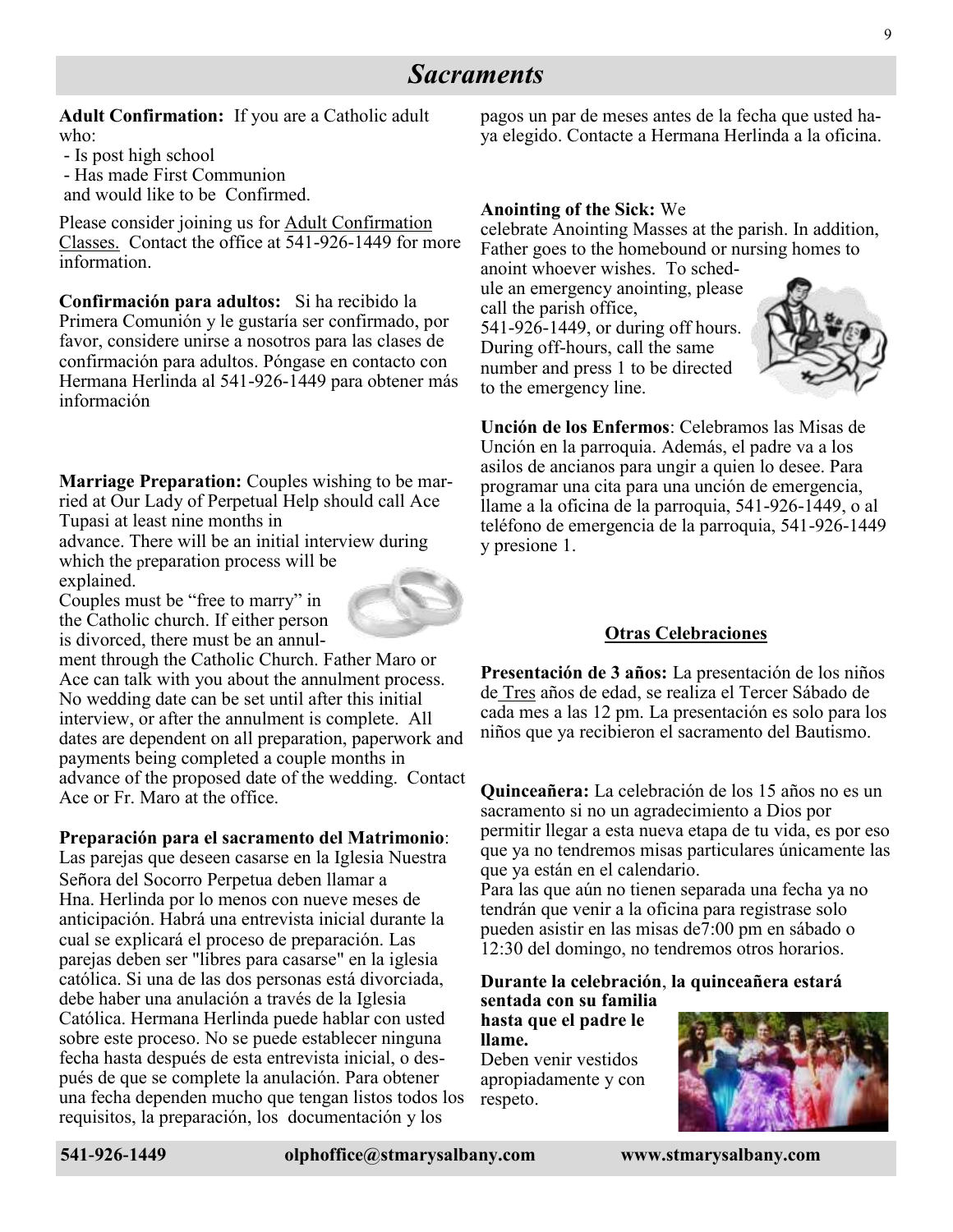### *Faith Formation*



**Faith Formation** for children in pre K through 5<sup>th</sup> grades happens on Sunday mornings in between 9am—10:15am. The sessions are usually held September through April.

#### **Vacation Bible School**

Each summer our parish also has a Vacation Bible School for children who will be in pre K through  $5<sup>th</sup>$ grade. VBS typically takes place the first week of August from 9 till noon each day. Contact the office to help.

#### **La escuela Bíblica de Verano**

Cada verano, nuestra parroquia también tiene un Estudio Bíblico para niños que estarán en Preescolar hasta el 5° grado. El estudio generalmente tiene lugar la primera semana de Agosto 9 am hasta el mediodía, el Estudio Bíblico es por una semana. Contacte a la oficina al 541 926- 1449 si usted desea ayudar con este evento.

**Children's Liturgy of the Word** is offered during the 10:30am Mass. It is appropriate for preschool children through about  $3<sup>rd</sup>$  grade. Before the Liturgy of the Word Father blesses the children then dismisses them to go upstairs with their catechist where they have an opportunity to listen as well as participate in the readings and the gospel in a way that is appropriate for their age and development. Older kids in Middle and High School are encouraged to help as volunteers.

For information about Children's Liturgy or to volunteer please contact or the parish office.

#### **OUR LADY OF PERPETUAL Help Youth Ministry**

"works to foster the total personal and spiritual growth of each young person; to draw young people to responsible participation in the life, mission, and work of the faith



community; and to empower young people to live as disciples of Jesus Christ in our world today." (from Renewing the Vision, USCCB)

Our Lady of Perpetual Help's Youth Ministry welcomes middle and high school youth to active participation in the life of the parish and provides regular opportunity for them to deepen their faith, build community and to live out the Gospel as Jesus taught us.

In addition to regular Sunday youth group, youth participate in a variety of liturgy and prayer experiences; praise and worship; sacramental preparation; youth rallies and other events, trips, retreats; and service opportunities through which they may experience God's presence in their lives, share their faith with others and lead by example as Jesus did.

For more information about youth ministry, please contact Rosa Vargas at the office.

**El Ministerio Juvenil de Santa María** " Este Ministerio trabaja para fomentar el crecimiento personal y espiritual de cada joven; atraer a los jóvenes a la participación y la responsabilidad en la vida, misión y en el trabajo de la comunidad de fe; y animar a los jóvenes a vivir como discípulos de Jesucristo en nuestro mundo de hoy. "(De Renovar la Vision de, USCCB)

El Ministerio Juvenil de Nuestra Señora del Perpetuo Socorro les da la bienvenida a los jóvenes de la Middle y High School a la participación activa en la vida de la parroquia y les brinda oportunidades para profundizar su fe, construir una comunidad y vivir el Evangelio como Jesús nos enseñó.

Además de las noches regulares de Domingo en las que el grupo se reúne, los jóvenes también participan en la liturgia, la oración; alabanza y adoración; en la preparación sacramental; y otros eventos tales como excursión, viajes, retiros; y oportunidades de servicio a través de las cuales pueden experimentar la presencia de Dios en sus vidas, compartir su fe con otros y predicar con el ejemplo como lo hizo Jesús.

Comuníquese con Rosa Vargas al 541-926-1449 para obtener más información.

10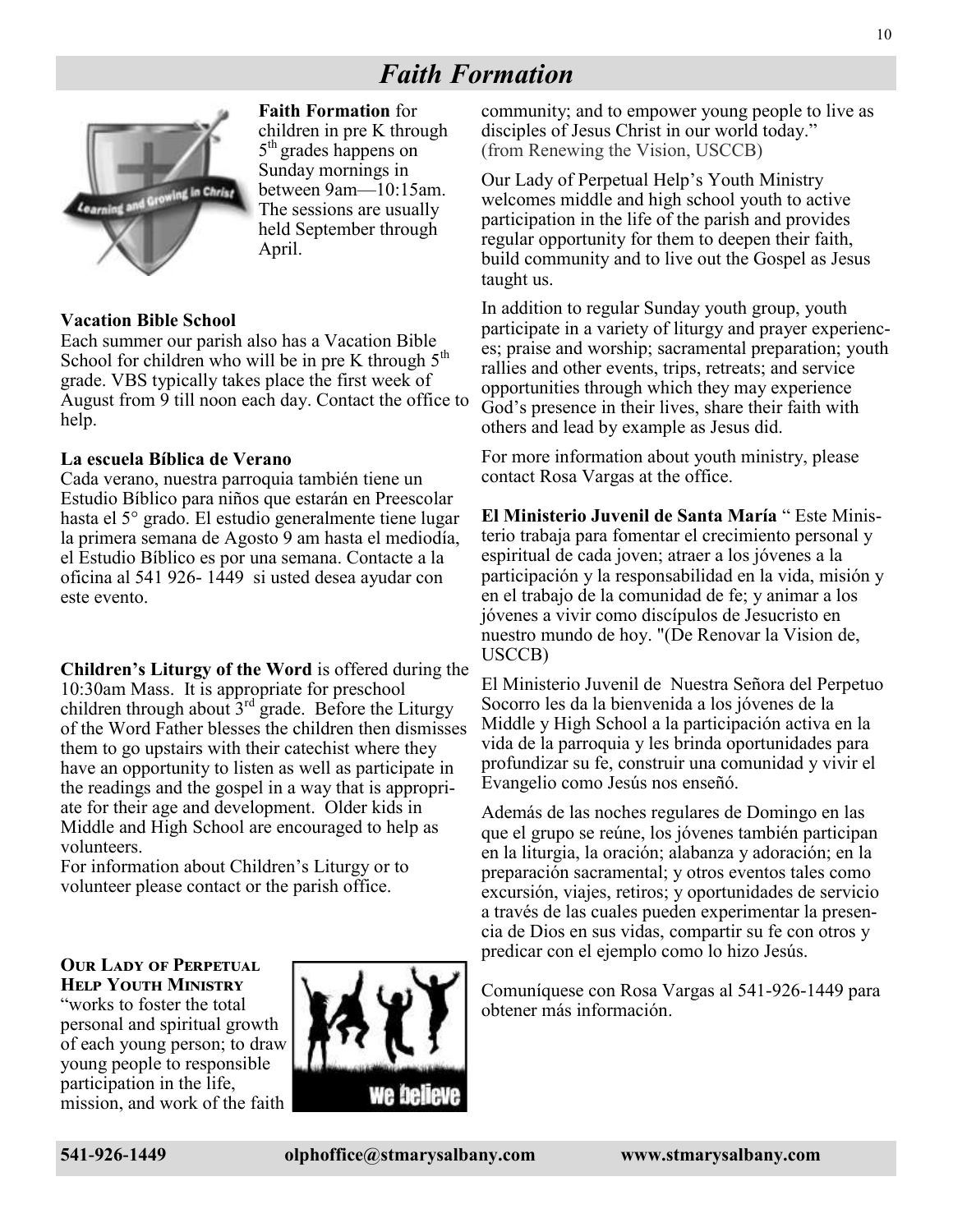### *Faith Formation*

#### **Help Needed**

Parishioners serve as volunteer catechists and aides in our Faith Formation program. This team of generous and faithful men and women serve many of the members of our parish. If you would like to be involved in the



catechesis please call 541-926-1449 and let the office know if you would like more information on faith formation of children, or to become involved in adult catechesis.

**Young Adult Ministry:** Learn and Grow together with Jesus.

This is a ministry of the Church, not an organization or club. It is simply a ministry for the faithful of the Church who share the same stages of life and common interests.

A young adult who participates is not classified as a member or non-member. If he/she is a member of the Faith, he/she belongs! Therefore, these young adults should be called participants rather than members.

Young adults in the community should be diverse in its make-up but united in its mission. They should meet regularly to consider the needs of the parish, determine goals, and plan activities for the welfare of the community.



Young Adult Ministry usually meet once a month at 6:30pm. At each meeting we determine the date and venue for the next meeting. For more information, please contact the office at 541-926-1449.

**Ministerio de jóvenes adultos**: Aprenden y crecen junto con Jesús.

Este es un ministerio de la Iglesia, no una organización o club. Es un ministerio para los fieles de la Iglesia que comparten las mismas etapas de la vida y los intereses comunes.

Un adulto joven que participa no está clasificado como miembro o no miembro. ¡Si él o ella es miembro de la Fe, él o ella son parte del ministerio de la iglesia! Por lo tanto, estos jóvenes deberían ser llamados participantes en lugar de miembros. Los adultos jóvenes en la comunidad deben ser diversos en su composición pero unidos en su misión. Deben reunirse regularmente para considerar las necesidades de la parroquia, determinar los objetivos y planificar actividades para el bienestar de la comunidad.

El Ministerio de Jóvenes Adultos generalmente se reúne una vez al mes a las 6:30 pm. En cada reunión determinamos la fecha y el lugar para la próxima reunión. Llamarte loa oficina al 541-926-1449 para obtener más información.

#### **CCC (Coffee – Conversation – Catechesis)**

CCC is a parish event where we learn the basic catechism as one community while enjoying our coffee on a Sunday morning from



9 – 10am in the St Max Coffee Shop. This event is open to EVERYONE. It usually begins in September and ends in May. For more information please contact Ace Tupasi at the office. Thank you.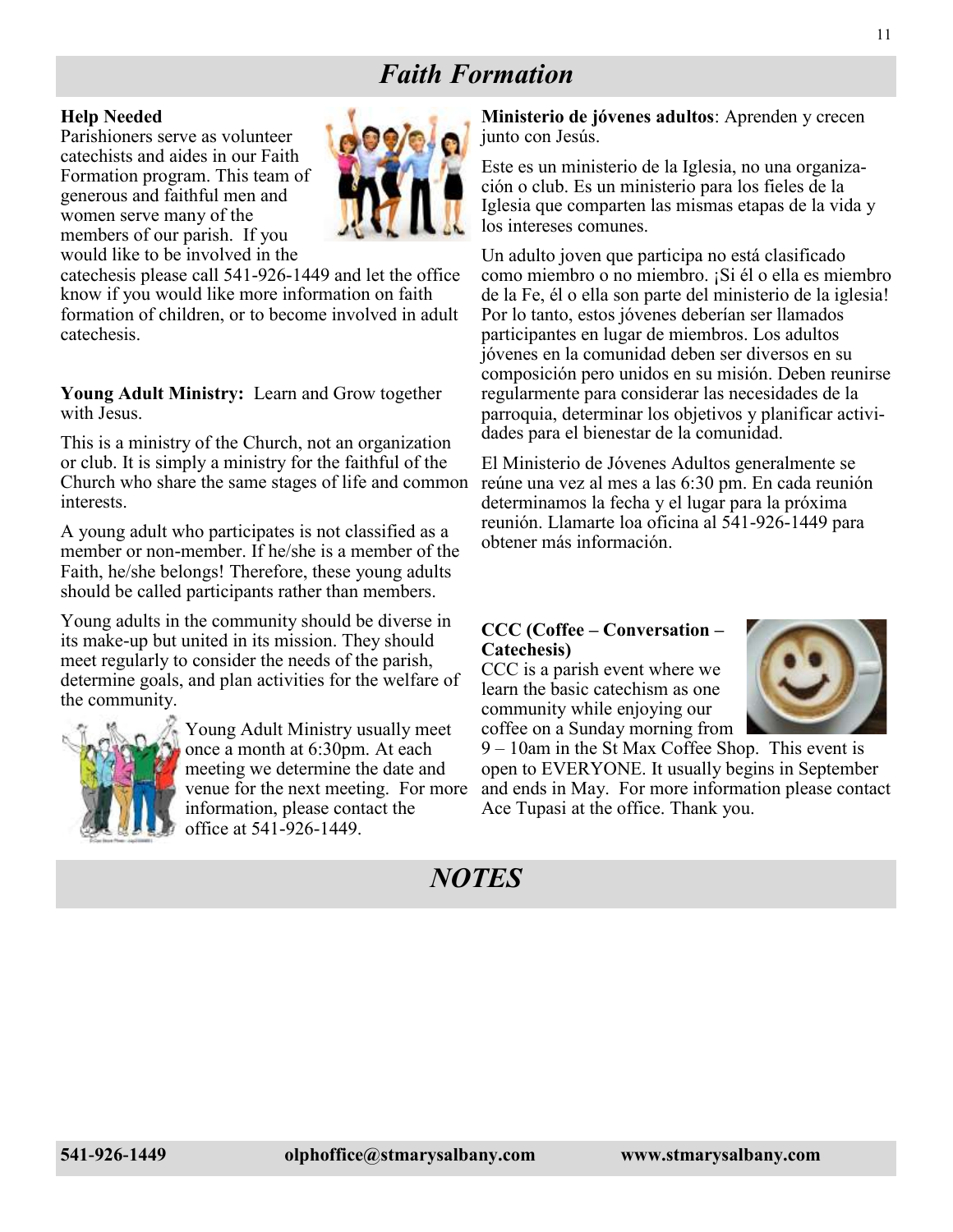### *Opportunities For Children & Youth*



**Children's Choir:** In this ministry, children learn to sing songs to lead Mass several times each year. This ministry is best suited for children in grades K-8, although younger/older children may join on a case-by -case basis. The choir generally practices two nights per month for one hour, more often depending on what events may be coming up in the year.

**Coro de niños**: en este ministerio, los niños aprenden a cantar en la Misa varias veces al año. Este ministerio es el más adecuado para los niños que están cursando del K al 8<sup>to</sup> grado, aunque los niños más pequeños o mayores pueden unirse al grupo. El coro generalmente practica dos veces por mes en las tardes durante una hora y más a frecuente dependiendo de los eventos en la que ellos pueden participar al año.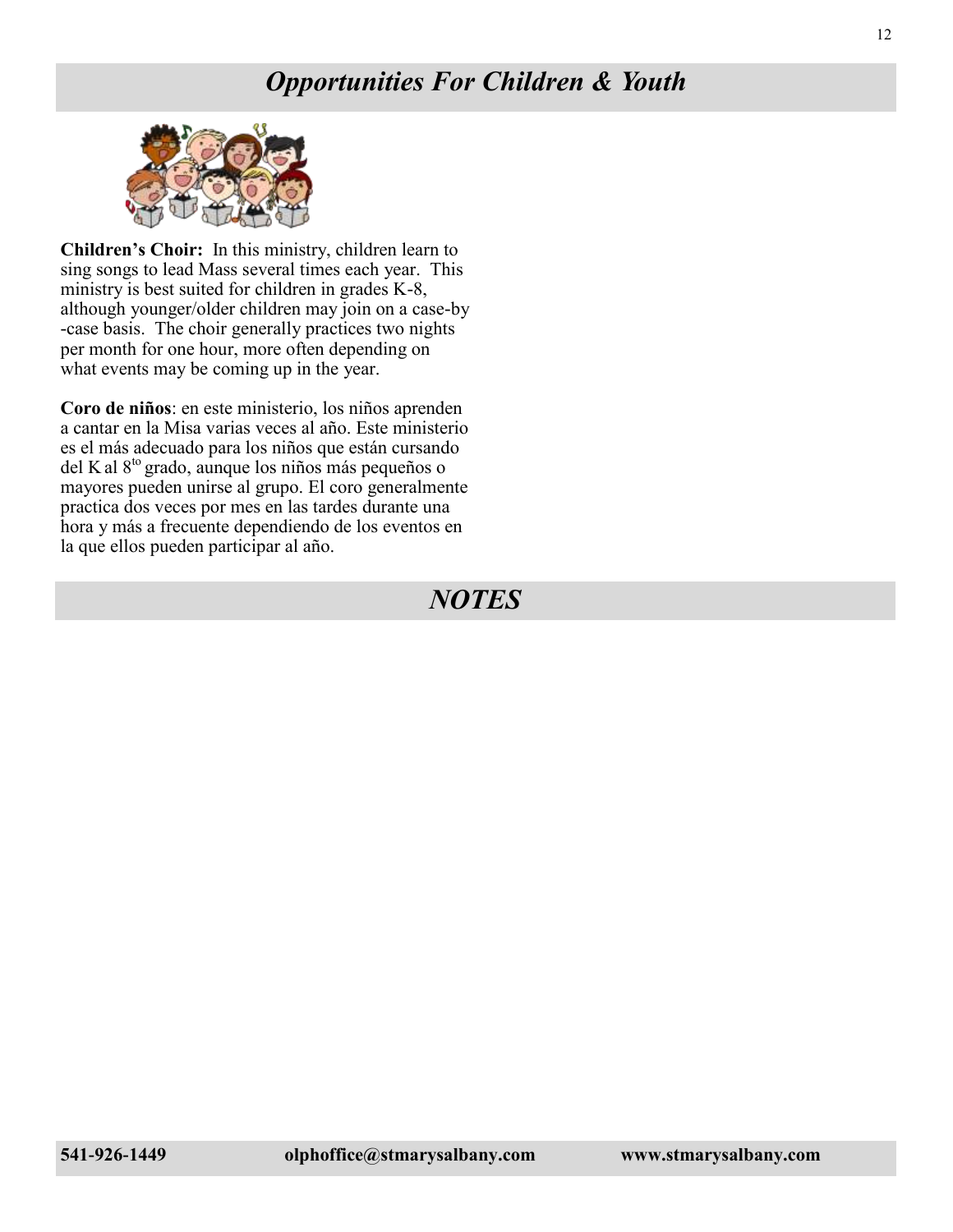### *Opportunities For Adults*

*There are a number of bible studies and prayer groups that are led by various members of our parish. Below are some of the ones which may be accepting new participants.*

*El Ministerio Hispano ofrece diferentes oportunidades para orar y aprender mas sobre la fe y la Biblia:*

**Bible Study Groups Men & Women:** The Wednesday morning group meets at 9:30 AM. The group studies and prays the Scriptures for the coming Sunday. The

group is open to anyone. You are encouraged to bring your own Bible, if you have one. If you can't come every week, just come when you are able! The group uses the "Workbook for Lectors and Readers" written for the current liturgical year cycle.

**Men & Women:** Thursday evenings from 7:00 to 8:00 pm. Contact: Sister Catherine Hurley, FMA (541) 971-5856.

**Women's Scripture Reflection**: Thursdays, 10:30 am - 12 pm Contact: Fran Pace

**Grupo Apóstoles de la Palabra:** El grupo se reúne los Lunes de 7 pm a 9 pm. Si usted desea saber mas sobre la Biblia, este grupo lo ayuda a conocer y saber mas de la palabra de Dios. Para mas información contacte a Anselmo Nuñez al 503-339-4265

#### **Prayer groups**

**Grupo San Juan Diego:** El grupo San Juan Diego tiene diferentes reuniones. Los hombres se reunen los Lunes y las mujeres los Martes de 7 pm a 9 pm. El grupo también hace la invitación a la



comunidad a la casa de la palabra, el segundo Viernes de cada mes de 7 pm a 9 pm en el gimnasio de la parroquia. Para mas información contacte a Daniel Costillo al 541-974-4203.

**Men's Prayer Group:** This group watches videos or uses books to study and reflect on various topics. Meetings are held on Mondays, 7-9 pm. Contact: Stuart Conser at stuartconser@gmail.com or 541-619-8101.

#### **Centering Prayer Group**

Each meeting will consist of a period of Centering Prayer and some sharing/study. Videos and books by Fr Keating and other Contemplative Outreach authors are used to deepen understanding of the spiritual practice. As a group, we build trust and unity while encouraging each other in the practice of prayer and possible service outside the group. Meetings are Tuesday evenings from 7 p.m. to 8 p.m. Contact: Jenny Brausch, 541-971-1297 livinggreen@comcast.net Elaine Kruger-Young, 541-619-6106 [krugeryoung5@gmail.com.](mailto:krugeryoung5@gmail.com) For more information on Centering Prayer go to:

[www.contemplativeoutreach.org](http://www.contemplativeoutreach.org)

#### **Hearts Afire Charismatic Prayer Group**

Hearts Afire is a group of people who come together on a weekly basis to praise God, to listen to God, to study scripture and/or teachings of the Church, and to pray. We praise God with songs, formal or spontaneous prayer, and listening in silence. The group is open to all ages desiring a deeper relationship with Jesus. Currently we are gathering 9:30 a.m. on Saturday, with music beginning at approximately 9:45 a.m. In addition to studying the Sunday scriptures and periodically sponsoring the Life in the Spirit seminars, we have guest speakers, view or listen to video and audio presentations, and share personal testimonies as to how God is working in our lives. For further information contact any of the following members: Pat Jacobson, 541-981-9757

 Jim or Peggy McDowell, 541-926-1170 or email [ljmcdowell@comcast.net](mailto:ljmcdowell@comcast.net)

 Marcia Ward, 541-905-7192 or email [drawem@comcast.net](mailto:drawem@comcast.net)

**El Grupo Carismático** se reúne el Lunes y Viernes a las 7pm a 9pm en el gimnasio o en la cafetería, para mas información contacte a Miguel Macias al 541 981 1365.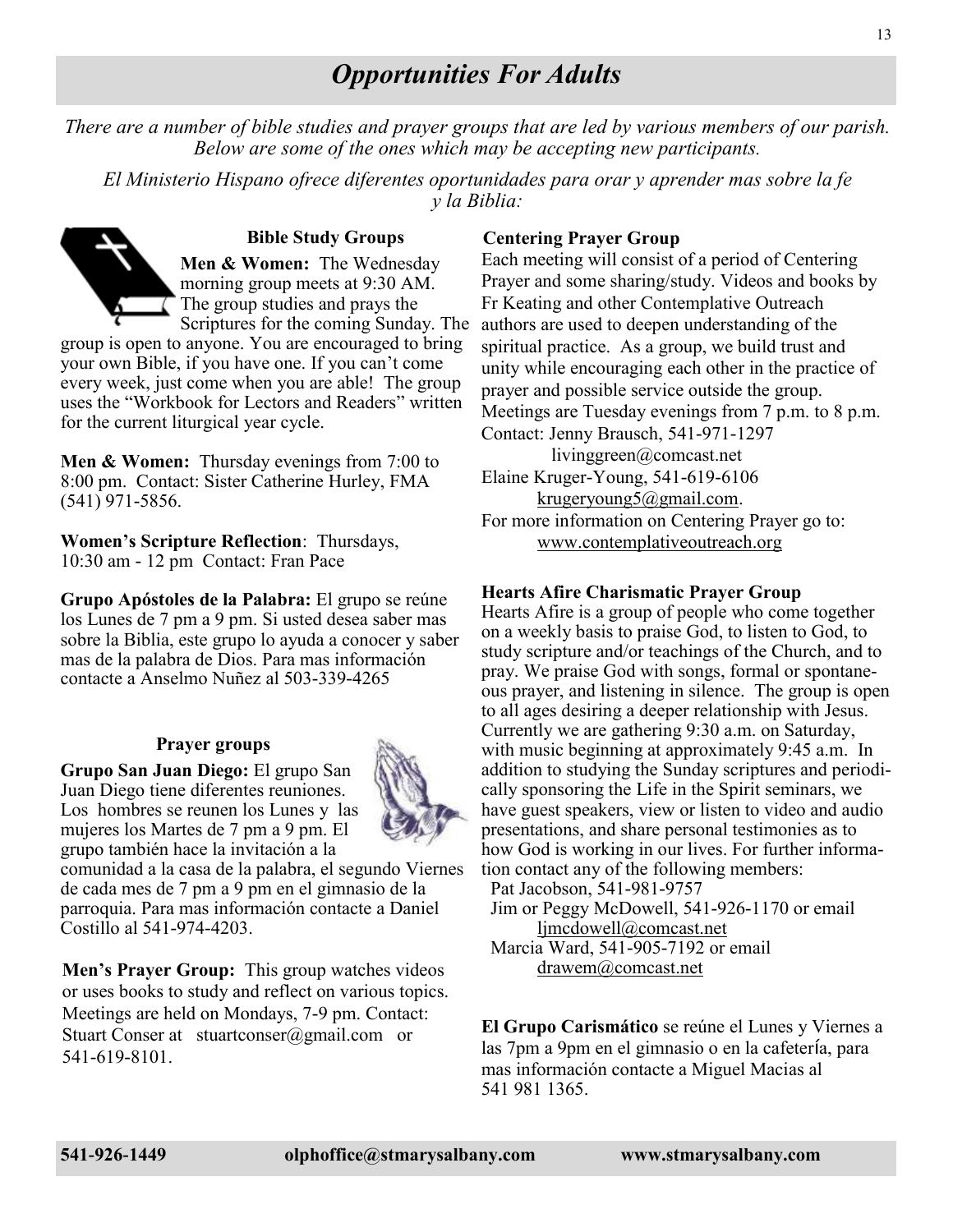### *Opportunities For Adults*

#### **Spirituality of Peace Making Group**

This class will investigate the seemingly insurmountable challenges of trying to live a life of hope-filled peace in a world filled with terror, suffering and despair.

We will study models of peace from Sacred Scripture, Saints from ages past as well as contemporary Saints and Martyrs, all of whom mustered their (and our) Christian Mission of bringing Peace into a darkened world.

The group meets from September to March, with a summer break. Sessions are on Mondays. For more information contact Ursula Tabor 541-928-4432 taborursula@gmail.com

#### **Eucharistic Adoration**

Come and spend some time in prayer before Our Lord in the Blessed Sacrament. Everyone is welcome. Please check the bulletin for more information.



#### **Adoración Eucarística**

Ven y pasa un tiempo en oración ante Nuestra Señor en el Santísimo Sacramento. Nuestra capilla es una capilla de adoración perpetua. Todos son bienvenidos. Por favor, consulte el boletín para mas información.

#### **Our Lady of Perpetual Help Senior Citizens** meet

the third Thursday of each month for potlucks and a guest speaker when available. All are most welcome to join in the fellowship and fun! For more information contact Avis Austed at 541-928-7623

#### **Nuestra Señora del Perpetuo Socorro**

Las personas de la tercera edad se reúnen el tercer jueves de cada mes para convivir y un orador invitador cuando este disponible. !Todos son bienvenidos a unirse a la comunidad y diversión!



**The St. Mary's Arts and Crafts Bazaar,** the longest running bazaar in Albany! Our bazaar is unique from many others, with some vendors selling their own wares in the gymnasium and other vendors leaving their crafts to be sold on consignment in the Gathering Space.

Our ladies of the parish work to display the arts and crafts in a way that will be pleasing to the many shoppers who come through our doors. The bazaar is a fund raiser for both the church and the school and has paid for many capital improvements in the Gathering Space and its kitchen. In addition, proceeds have been used to buy new tables, furniture, vestments and a pall cloth.

The bazaar is a great way to meet some of our parish ladies and to welcome visitors from the community into our church. If you are interested in helping with the bazaar ministry please email the parish office at olphoffice@stmarysalbany.com

#### **Bazar de Navidad**

!El bazar mas antiguo de Albany! Nuestra bazar es unico entre muchos otros, con algunos vendedores que venden sus propias productos en el gimnasio y otras vendedores que dejan sus artesanías para vender en consignación en el espacio de reunión.

Nuestras damas de la parroquia trabajan para mostrar el arte y la artesanía de una manera que agradara a los compradores que acuden para recaudar fondos tanto para la iglesia como para la escuela y ha pagado muchas mejoras en los espacio de reunión y su concina. Además, los ingresos se han utilizado para comprar mesas, muebles, vestimentas y telas.

El bazar es una excelente manera de conocer algunas de nuestra damas de la parroquia y recibir a los visitantes de la comunidad en nuestra iglesia. Si estas interesado en ayudar con el ministerio de bazar, envié un correo electrónico a:

olphoffice@stmarysalbany.com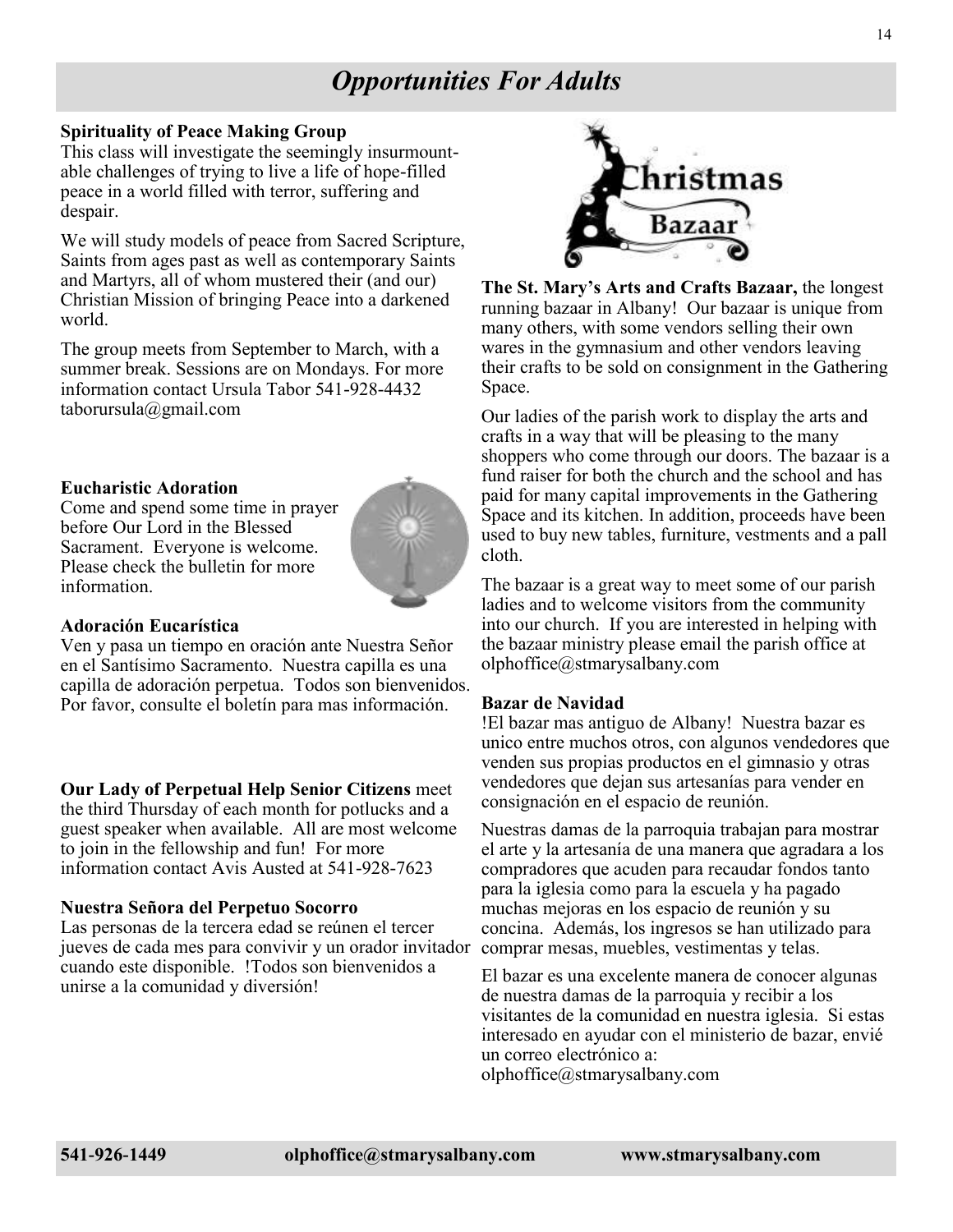### *Opportunities For Adults*



#### **Knights of Columbus**

Thanks to the efforts of Venerable Father Michael J. McGivney, assistant pastor of Our Lady of Perpetual Help Church in New Haven, CT, the Knights of Columbus was officially

chartered as a fraternal benefit society on March 29, 1882 and is still true to its founding principles of charity, unity, and fraternity. Knights have been called the "strong right arm of the Catholic Church" and our unwritten mandate is to support and defend our priests.

The Knights of Columbus was formed to give aid to its members and their families, aid and assistance to the sick and disabled, and social and intellectual fellowship. This work is done by 1.8 million members throughout the United States, Canada, the Philippines, Mexico, Poland, the Dominican Republic, Puerto Rico, Panama, the Bahamas, the Virgin Islands, Cuba, Guatemala, Guam, and Saipan.

Albany Council #1577 was chartered on July 9, 1911 and continues to provide service to Church, Family, Community, Youth, Council, and Pro-Life causes. We conduct breakfast fundraisers to raise money for causes such as seminarians, right-to-life, etc. We host an annual Free Throw Championship and Soccer Challenge. We are active in Church ministries and our local community, hosting, among other events blood drives and Special Olympics. We meet on the first Wednesday of each month 6-8 p.m.

#### **Caballeros de Colón**

Gracias a los esfuerzos del venerable Padre Michael J. McGivney, Pastor Asistente de la iglesia de Nuestra Señora del Perpetuo Socorro en New Haven, CT, Los Caballeros de Colon fueron oficialmente constituidos como una Sociedad de beneficio fraternal el 29 de marzo de 1882 y sigue siendo fiel a sus principios fundacionales de caridad, unidad y fraternidad. Los Caballeros han sido llamados el "brazo derecho fuerte de la Iglesia Católica" y nuestro mandato no escrito es apoyar y defender a nuestros sacerdotes.

Los Caballeros de Colon se formaron para brindar ayuda a sus miembros y sus familias, ayuda y asistencia a los enfermos y discapacitados, y compañerismo social y intelectual. Este trabajo lo realizan1,8 millones de miembros en todo estados Unidos, Canadá, Filipinas, México, Polonia, Republica

Dominicana, Puerto Rico, Panamá, Las Bahamas, Las Islas Vírgenes, Cuba, Guatemala, Guam y Saipán.

El Consejo Albany #1577 fue constituido y continua brindando Servicio a las causas de la iglesia, la familia, la comunidad, la juventud, el consejo u provida. Llevamos acabo eventos de desayuno para recaudar fondos para apoyar a seminaristas y derecho a la vida, etc. Organizamos un campamento anual de tiro libre y un desafío de fútbol. Somos activos en los ministerios de la iglesia y en nuestra comunidad local, organizando entre otros evento campanas de donación de sangre y Olimpiadas Especiales. Nos reunimos el primer miércoles de mes de 6:00 pm a 8:00 pm.

#### **The Catholic Daughters of the Americas**

Our Lady of Perpetual Help, Court 1461



Our mission statement:

*The Catholic Daughters of the Americas strives to embrace the principle of faith working through love in the promotion of justice, equality and the advancement of human rights and human dignity for all.*

The Catholic Daughters organized in this church in 1948, and have been serving the parish in various activities ever since. You have seen our members working in various activities in our parish, including the gift shop, serving as lectors and choir members and hosting receptions at Easter Vigil Mass, for Confirmation and Graduation, and more. Our fundraising efforts are to support important charities and projects—local, state, and national.

Spirituality is important to our members, we have members saying a Perpetual Rosary; we pray a decade of the rosary at the beginning of our monthly meetings. Several of our members are regular volunteers for the Adoration of the Blessed Sacrament. If you are a Catholic woman looking for a place to feel "at home," please consider joining us! CDA members meet the first Monday of each month, October through June at 7 p.m.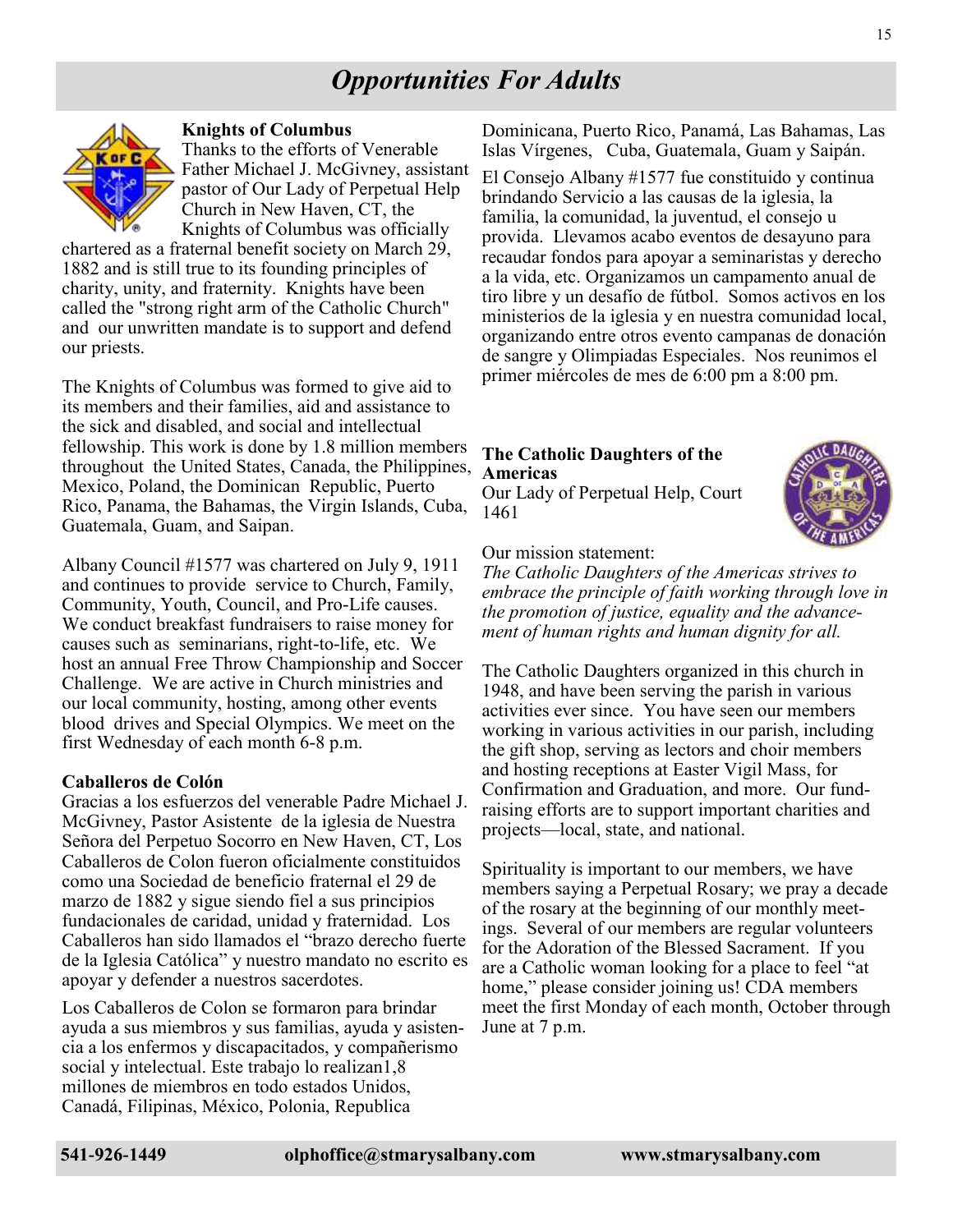### *Helping Ministries*

#### **The Society of St. Vincent de Paul**:

The St. Vincent's Albany Conference makes home visits to those requesting help. We utilize the resources of the "St. Vinnie's" store on Pacific Blvd. and donations from the Parish to carry out our mission. We meet twice a month in a supportive gathering to pray and reflect on our visits.

I should explain that a home visit consists of two volunteers visiting just as Christ sent his apostles in pairs attending to one's needs. During the visit which is **never** an inspection, we hope to pass on our love and commitment to assist those in need. The pairs making the home visit have the ability to write vouchers for use at the St. Vinnie's store. On average, our group has been making almost 20 home visits a month, writing vouchers for \$900 worth of clothing, shoes, linen, blankets, house-wares and other emergency needs.

As a group, we handed out back-packs/school supplies in August to over 120 children. We also give Christmas gift cards for food in December. While challenging at times, the experience of helping our neighbors has been spiritually rewarding for our entire Conference. Contact the office.

**The Clean Team:** We have an urgent need for people to help behind the scenes with general church cleaning, polishing, washing robes, keeping counter tops clear, removing dead flower.



This is rather like what the "altar society" used to do. Please consider this ministry if you have even an hour to spare on a weekly or a monthly basis. Please contact the office for more information.

**El Equipo de Limpieza:** Tenemos una necesidad urgente de que la gente nos ayude con la limpieza general de la iglesia, puliendo, lavando batas, manteniendo las encimeras despejadas, quitando las flores secas del altar . Esto es bastante parecido a lo que solía hacer la "sociedad del altar". Considere este ministerio si tiene incluso una hora libre a la semana o mensualmente. Por favor, póngase en contacto con la oficina para más información. Desde el mes de Abril del 2018 se a organizado un grupo de mujeres del Ministerio Hispano que ayudan una vez al mes con la limpieza dentro de la iglesia, pero necesitamos mas ayuda.

**Office Help:** We have many ways people can help us at the office. Some tasks are daily, some are seasonal, and some are 'as needed.' Those who are proficiently bilingual in Spanish and English are MUCH needed. Examples of work we often need help with are:

- Mailings
- Art projects
- Spreadsheets
- Answering phones and
- directing callers to the right resource
- Greeting and helping visitors
- Records

We are willing to train to the tasks listed and more. We are not asking one person to take on everything. Many hands make light work. Give us a call or send an email and let us know what you are good at. Thank you for considering sharing your time and talent with us.

**Ayuda en la Oficina**: tenemos muchas maneras en que las personas pueden ayudarnos en la oficina. Algunas tareas son diarias, algunas son estacionales, y otras son 'según sea necesario.' Lo que mas necesitamos en la oficina ahora es personas que son hábilmente bilingües en español e inglés. Ejemplos de trabajos con los que frecuentamente necesitamos ayuda es:

- Mandar correos
- Proyectos de arte
- Hojas de cálculo
- Contestando el teléfonos y dirigiendo llamadas a la extension que corresponde
- Dar la bienvenida a los visitantes y atenderlos
- Registros

Estamos dispuestos a entrenar a las personas para las tareas antes enumeradas y más. No se preocupe usted no necesita hacer todo el trabajo. Al tener varias personas ayudando el trabajo es mas liviano. Llámenos o envíe un correo electrónico y díganos

como o con que nos puede ayudar.

Gracias por considerar compartir su tiempo y talento con nosotros.

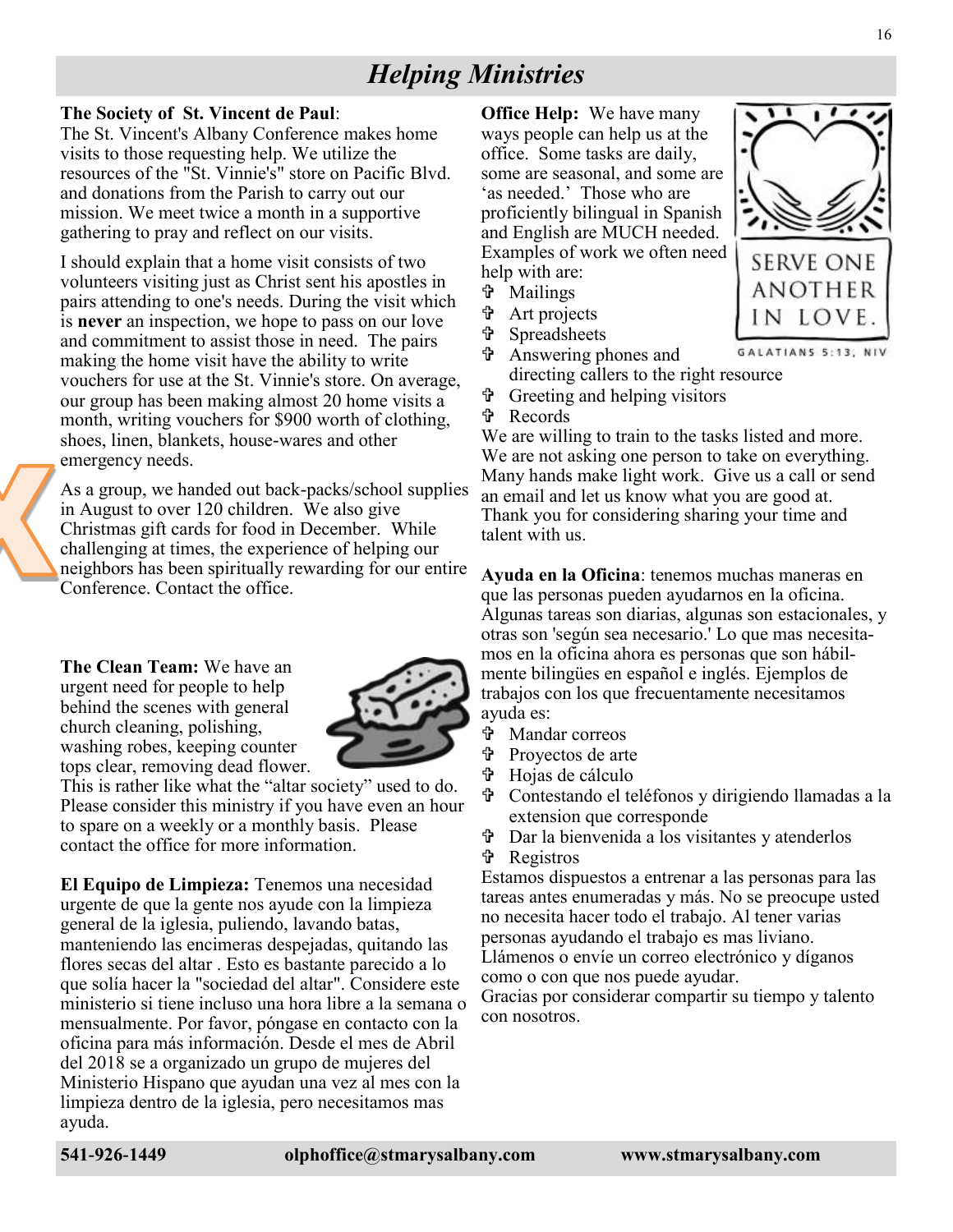### *Helping Ministries*



#### **Prayer Shawl Ministry**

The Prayer Shawl Ministry of St. Mary's Church was established June 2004 with a small group of dedicated women. The membership has grown over 40 active participants including participants from other area churches making this beautiful ministry ecumenical and embracing the community. This ministry is a 'work on your own' process prayerfully dedicating the work of your hands to His hands is through knitting or crocheting a tangible symbol of God's love, a prayer shawl. There are no meeting requirements, time restrictions, or deadlines. The work is done from your home and at your own pace. The Prayer Shawl Ministry of St, Mary's is a registered ministry with the National Prayer Shawl Ministries.

Meetings are scheduled twice a month throughout the calendar year on the  $2<sup>nd</sup>$  and  $4<sup>th</sup>$  Mondays. Meetings times are 9:00 a.m. to 11:00 a.m. Meeting attendance is not required to be a participating member of this ministry. Meetings provide an opportunity to pray together collectively, share patterns and projects while providing a social environment for Christian women to \gather spiritually with a common interest. Instructional help is available for those wishing to learn the art of knitting or crocheting.

St. Mary's Prayer Shawl Ministry is a self-funded ministry and parish funds are not used. The operational funds are dependent upon donations and fund raising efforts conducted yearly through sales of hand crafted items at the annual St. Mary's Arts and Crafts Bazaar in November. If you would like more information about the Prayer Shawl Ministry, contact Carol Hawke at 541-926-2106 or the parish office.

**Funeral Receptions/Bereavement Ministry** Over 60 years ago, the women of St. Mary's began providing receptions after our church funerals. Families who experience this service are very grateful for the chance to visit with their friends and families during this sad time without the extra burden of having to provide the refreshments themselves. Church volunteers provide salads and desserts to accompany meat and cheese platters.

Working families are often able to volunteer for this ministry by thoughtfully dropping food off on their way to work. Many seniors, who may not be up to serving during the reception, often provide lovingly prepared dishes as a way to offer their support to grieving families. This is a ministry which requires a large number of volunteers, but reaches out to many, many people both in our parish and those visiting here.

The bereavement ministry has always been self supporting and receives no funds from the parish. The women of St. Mary's provide this service with donations received from prior funeral receptions. These donations help provide food and beverage served on our beautiful glassware, trying to make this gathering as special as possible. This ministry is a wonderful way to get to know other ladies of the parish through helping with food preparation and serving. If you are interested in helping by providing food or volunteering to serve, please contact Denise Parker or call the parish office.

**Service Projects:** Our parish has monthly service projects which we ask all parishioners to be involved in.

For example:

- In October we have a "Baby Shower" since October is Respect Life month. We encourage parishioners to bring new or gently used items which we then give to the FISH Guesthouse for pregnant and parenting teens.
- In November, we make food boxes for Thanksgiving dinners.
- In January we collect mittens, hats and scarves.

Service projects are announced in the bulletin.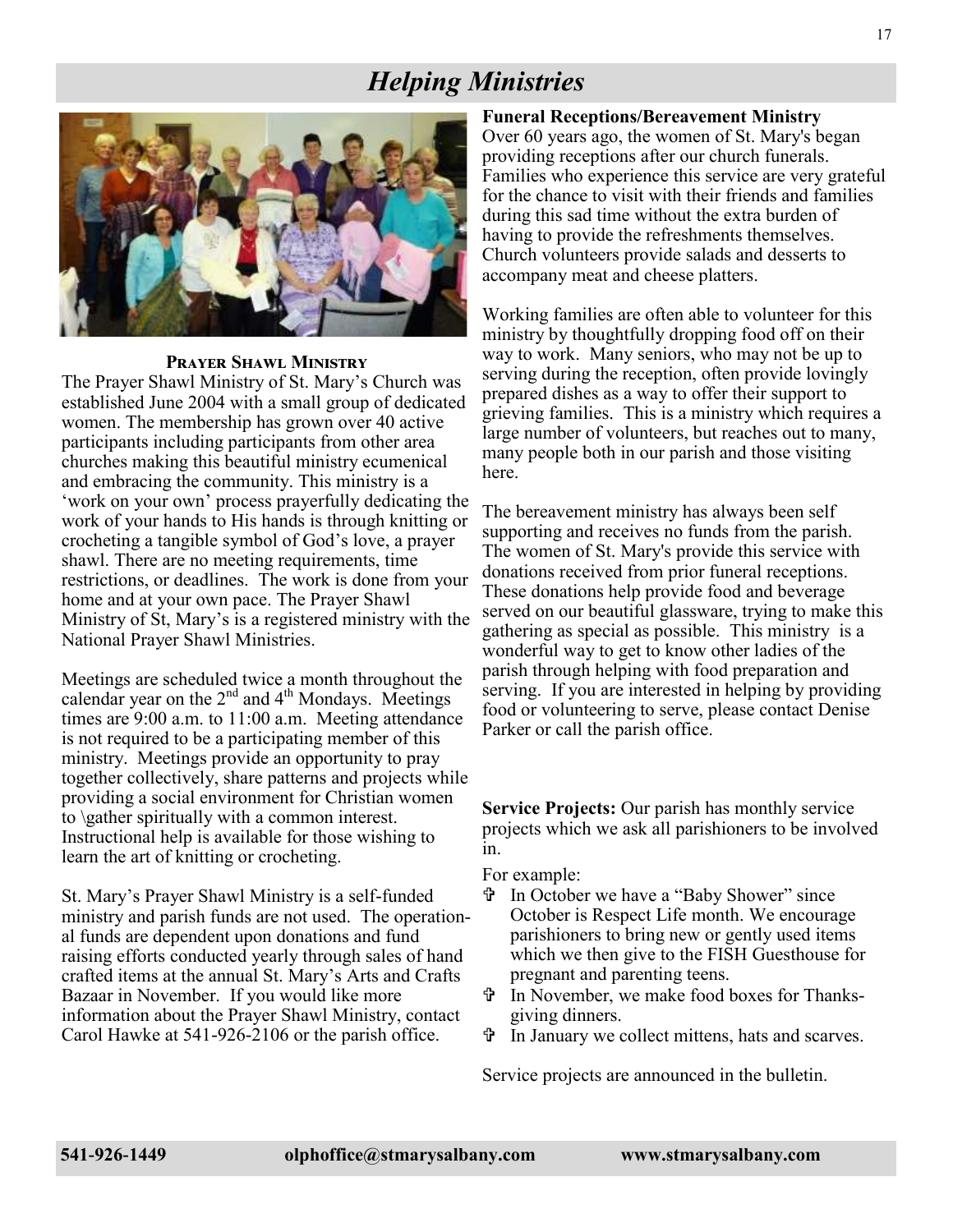### *Helping Ministries*



**Soup Kitchen:** St. Mary's Soup Kitchen has served the hungry of our community for over 25 years. They serve every Monday, Wednesday or Friday. Volunteers assist with the Soup Kitchen by food prep, serving, or clean up.

Volunteers also pick up food donations from grocery stores.

For more information about the Soup Kitchen call Pat Jacobson, Director, 541-926-1449, ext. 317.

**Prayer Chain:** This is a ministry of folks who will pray for the intentions of others. The Prayer Chain coordinator is Diana Hendrickson. People send in their prayer requests and then she sends out an email to the Prayer Chain group with the latest requests. stmarysprayerchain@yahoo.com.

**We Count** is a group of people who help tabulate the weekly collections. Background checks are required and training provided. For more information, contact Mark Geffre at the office.

#### **Landscape care...**

Our care for creation starts with our church. We offer our time and talent to keep our parish grounds maintained. Caring for our grounds is an ongoing vocation, if you would like to get physical with your prayer contact us and we can let you know what priority jobs need to be done.

We continually need weeding, pruning, and litter pick-up. In the Fall and Winter there is leaf pick-up and cleaning of garden beds. Year round there are special projects. If you are interested in knowing more please contact olphoffice@stmarysalbany.com or call the parish office.

#### **Cuidado del paisaje ...**

Nuestro cuidado por la creación comienza con nuestra iglesia. Ofrecemos nuestro tiempo y talento para mantener el jardín de la parroquia. Cuidar nuestros jardín es una vocación continua, si desea ayudar contáctese con nosotros y podemos informarle de qué trabajos prioritarios se deben realizar.

Continuamente necesitamos desyerbar, podar y recoger la basura. En el Otoño y en el Invierno recoger las hojas, Todo el año hay proyectos especiales. Si está interesado en saber más, comuníquese al olphoffice@stmarysalbany.com o llame a la oficina de la parroquia.